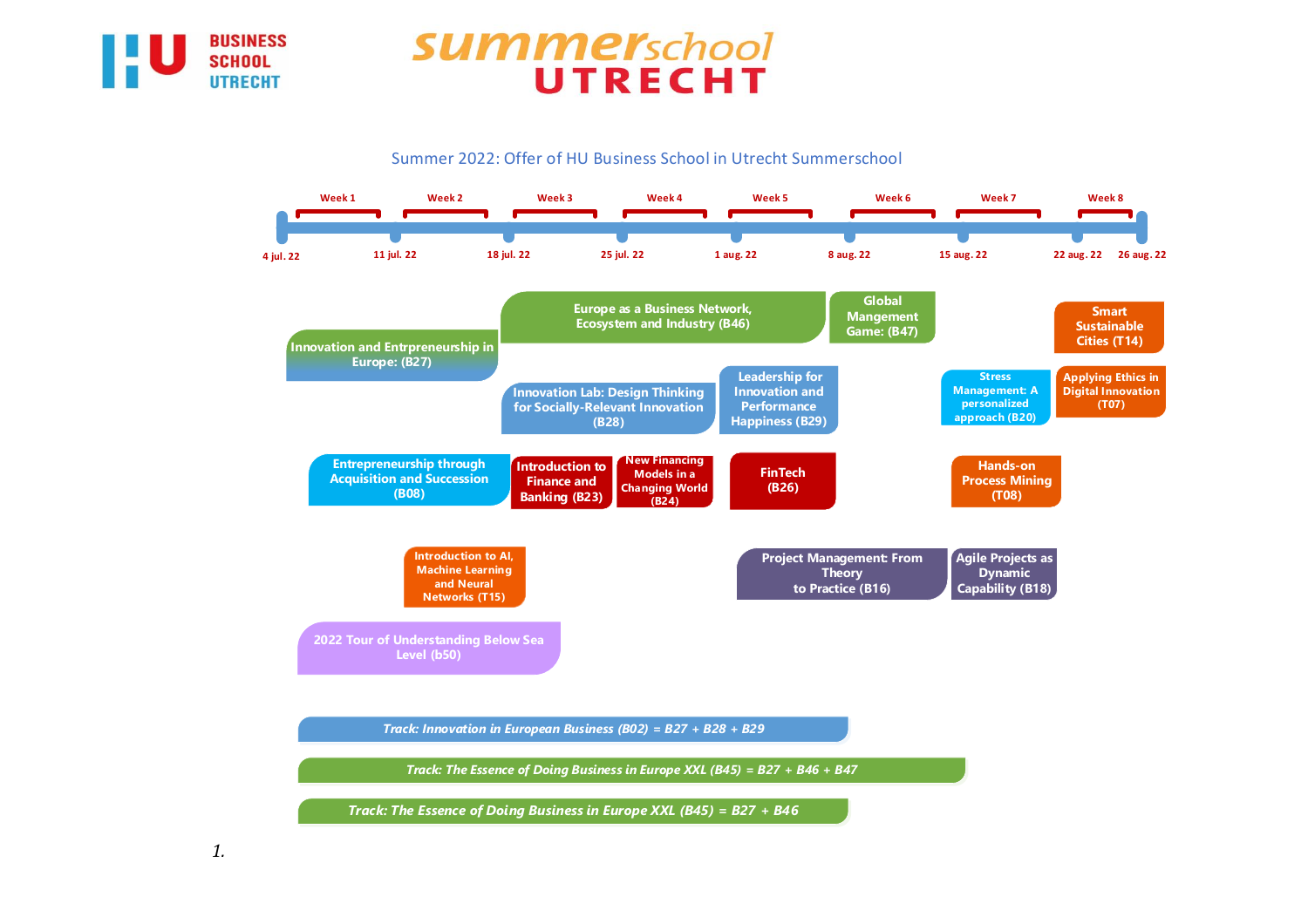![](_page_1_Picture_0.jpeg)

![](_page_1_Picture_1.jpeg)

## *HU Business Summerschool 2020<sup>i</sup> – Course offer and fees for students of partner universities*

| <b>Course Name</b>                                                                                                                                       |            | Regular<br>Fee<br>excl. housing <sup>1</sup> | Cost per student<br>of partner<br>university <sup>2, 3</sup><br>Excl. housing <sup>1</sup> |
|----------------------------------------------------------------------------------------------------------------------------------------------------------|------------|----------------------------------------------|--------------------------------------------------------------------------------------------|
| <b>Track: Innovation in European Business</b><br>$(5$ weeks, 10 EC)                                                                                      | <b>B02</b> | £2.250                                       | € 1.700                                                                                    |
| <b>Track:</b> The Essence of Doing Business in Europe -incl. one<br>week in Milan<br>$(4$ weeks, $8$ EC)                                                 | <b>B48</b> | £2.350                                       | $\epsilon$ 1.850                                                                           |
| <b>Track: The Essence of Doing Business in Europe XXL</b> - incl.<br>one week in Milan<br>$(6$ weeks, 12 EC)                                             | <b>B45</b> | €2.999                                       | € 2.300                                                                                    |
| Doing Business in Europe - Europe as a Business Network,<br><b>Ecosystem and Industry</b><br>$(3$ weeks, $6$ EC)                                         | <b>B46</b> | €1950                                        | $\epsilon$ 1700                                                                            |
| <u> 2022 Tour of Understanding Below Sea Level - Develop</u><br>nine 21st Century Skills while discovering nine historic<br>cities<br>$(2$ week, $4$ EC) | <b>B50</b> | $\epsilon$ 1050                              | $\epsilon$ 950                                                                             |
| <b>Global Management Game: Strategic Marketing,</b><br><b>Management and Finance</b><br>$(1$ week, $2$ EC)                                               | <b>B47</b> | $\epsilon$ 530                               | €410                                                                                       |
| <b>Innovation and Entrepreneurship in Europe: Business</b><br><b>Models and Financing Models</b><br>$(2$ weeks, $4$ EC)                                  | <b>B27</b> | $\epsilon$ 970                               | € 695                                                                                      |
| <b>Innovation Lab: Design Thinking for Socially-Relevant</b><br><b>Innovation</b><br>$(2$ weeks, $4$ EC $)$                                              | <b>B28</b> | $\epsilon$ 870                               | € 660                                                                                      |
| <b>Leadership for Innovation and Performance Happiness</b><br>$(1$ weeks, $4$ EC)                                                                        | <b>B29</b> | $\epsilon$ 550                               | €415                                                                                       |
| <b>Project Management; From Theory to Practice</b><br>$(2$ weeks, $4$ EC)                                                                                | <b>B16</b> | £1.080                                       | €860                                                                                       |
| <b>Agile Projects as Dynamic Capability</b><br>$(1$ week, $2$ EC)                                                                                        | <b>B18</b> | €860                                         | € 395                                                                                      |
| <b>Introduction to Finance and Banking</b><br>$(1$ week, $2$ EC)                                                                                         | <b>B23</b> | $\epsilon$ 530                               | € 395                                                                                      |
| <b>New Financing Models in a Changing World</b><br>$(1$ week, $2$ EC $)$                                                                                 | <b>B24</b> | $\epsilon$ 530                               | € 395                                                                                      |